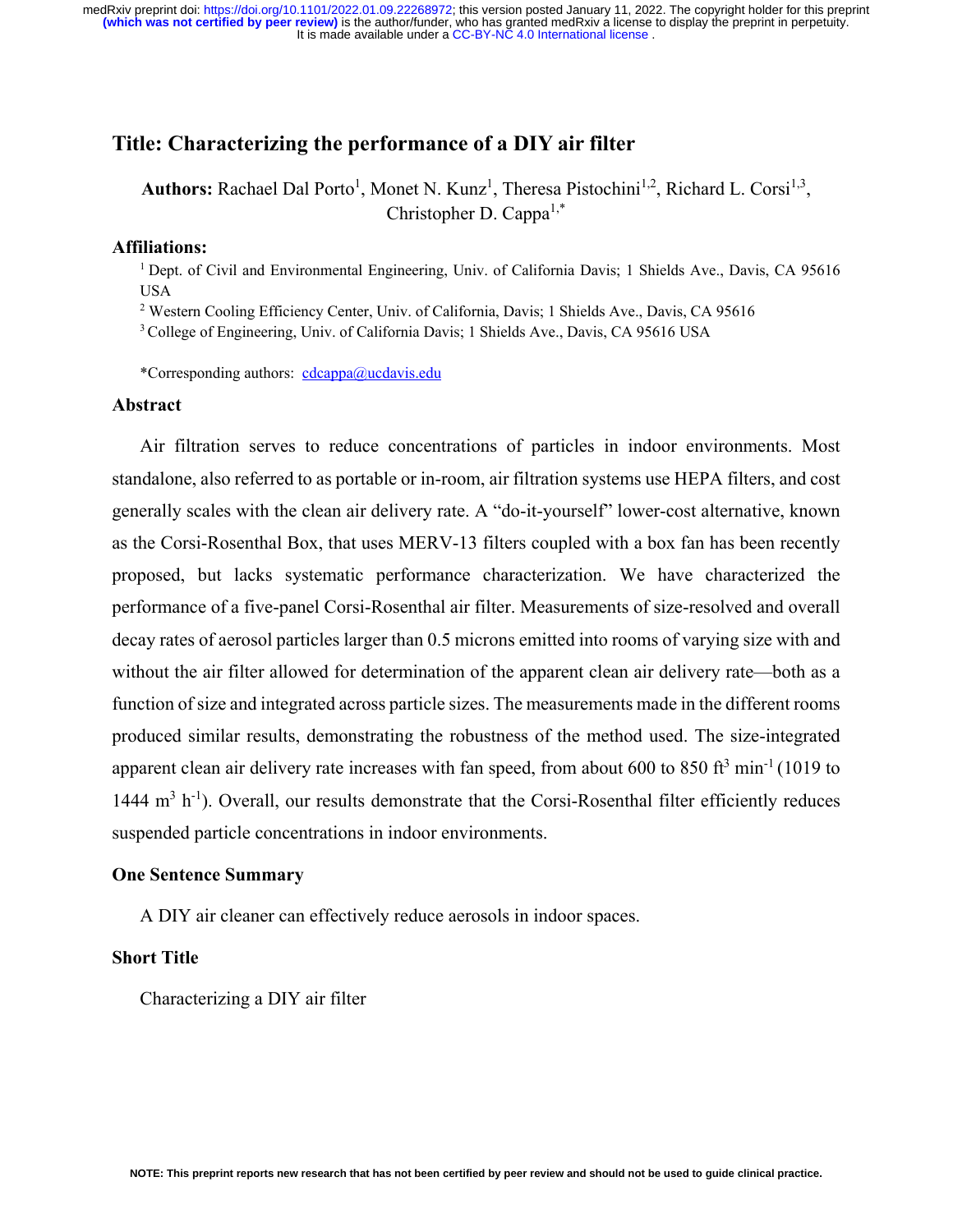# **1 Introduction**

Filtration is a robust and widely used method to reduce particle concentrations in indoor environments (Curtius, Granzin and Schrod 2021; Kelly and Fussell 2019; McNamara et al. 2017; MillerLeiden et al. 1996). Particle filters can be embedded in ventilation systems or added as standalone, portable units within rooms (Alavy and Siegel 2020; Shaughnessy and Sextro 2006). Filters vary widely in their efficiency and are characterized by the minimum efficiency reporting value (MERV), with the highest efficiency filters referred to as high efficiency particulate air (HEPA) filters (ASHRAE 2017). Filter efficiency varies with particle size, and HEPA filters remove at least 99.97% of particles having diameters of 0.3 microns, which is typically where the minimum filter efficiency occurs. While ventilation systems rarely use HEPA filters, owing to the accompanying large pressure drop and space requirements, most commercial in-room filtration systems rely on HEPA filters (Shaughnessy and Sextro 2006). Various studies support the benefits of portable HEPA filtration for reducing aerosol concentrations from many sources, including reducing risks of COVID-19 transmission. For example, Liu et al. (2021) reviewed portable HEPA air cleaners and concluded that such air cleaners have "potential to eliminate airborne SARS-CoV-2 and augment primary decontamination strategies such as ventilation." Curtius, Granzin and Schrod (2021) reached similar conclusions based on measurements of aerosol concentration reductions in a classroom. Additionally, portable HEPA filters have been shown to significantly reduce concentrations of traffic-related aerosol concentrations in homes close to highways (Cox et al. 2018), improve clinical manifestations for patients with allergic rhinitis by reducing particulate matter and dust mite allergen concentrations in bedroom air (Luo et al. 2021), and reduce woodsmoke particles in wood-burning communities with measurable health benefits in relatively young and healthy subjects (Allen et al. 2011).

The cost of HEPA filter systems generally scales with their capacity, usually characterized by their clean air delivery rate (CADR) (Association of Home Appliance Manufacturers (AHAM) 2014). The CADR determines the number of equivalent air changes per hour (ACH) achievable in a room of a given size. For example, the typical floor size of a U.S. classroom is about  $1,000 \text{ ft}^2$ (93 m<sup>2</sup>) and with a volume of about 8,000 ft<sup>3</sup> (227 m<sup>3</sup>). To achieve three ACH in a room this size, for example, requires a CADR of 400 ft<sup>3</sup> min<sup>-1</sup> (680 m<sup>3</sup> h<sup>-1</sup>). AHAM recommends that the CADR of an air filter is about two-thirds of the room floor area, corresponding to a CADR of 666 ft<sup>3</sup> min<sup>-</sup> <sup>1</sup> for a 1,000 ft<sup>2</sup> classroom. In the context of airborne infectious disease transmission, the risk of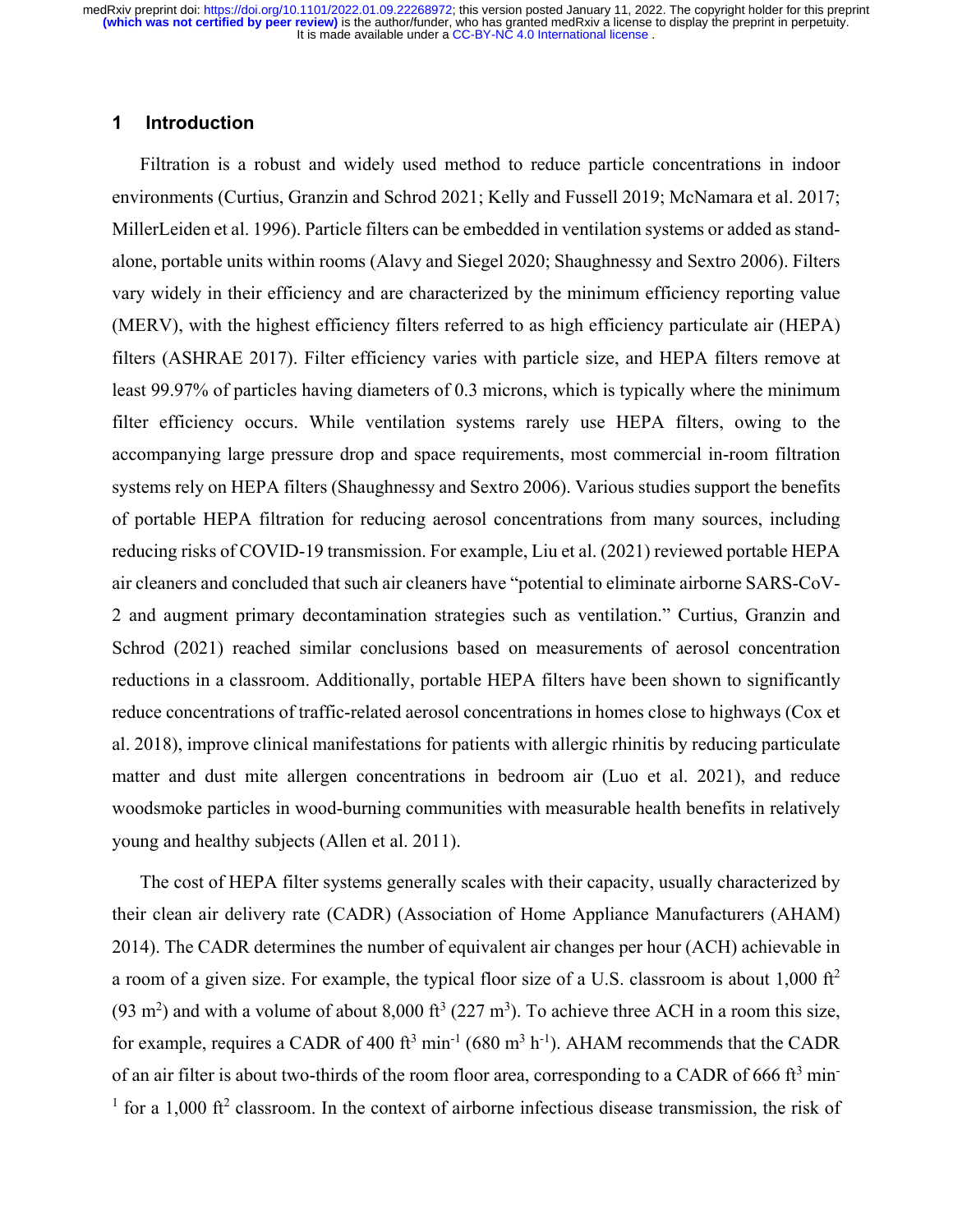long-range transmission continually decreases as the CADR increases (Shen et al. 2021). Limitations to in-room filtration include noise, energy consumption, and initial and maintenance costs for replacement filters. An initial cost-survey of commercially available Energy Star rated in-room filters (U.S.EPA 2021a) designed for the residential market found costs ranging from \$0.71 to \$2.66 per CADR in units of  $ft^3$  min<sup>-1</sup> (Pistochini 2021), making them inaccessible to many people and in many contexts.

A recently proposed, easy-to-construct, and low-cost alternative air filter constructed from MERV-13 filters and a box fan provides an opportunity for more people to access air filters in an affordable manner. This do-it-yourself (DIY) air filter, known as the "Corsi-Rosenthal Box" (hereafter, CR Box), is finding use in classrooms and other indoor environments across the U.S. through a grassroots movement driven by social media and the accessibility of the materials (Emanuel 2021). Although MERV-13 filters have a lower intrinsic filtration efficiency than HEPA filters, in-room air filtration using MERV-13 filters will still lead to a reduction in particle concentrations. While some work on airflow optimization in the CR Box has been done (Elfstrom 2021) and some initial characterization exists (Srikrishna 2021; Wieingartner, Rüggeberg and Wipf 2021), no systematic evaluation of the performance yet exists. Given the adoption of the CR Box in classrooms and other environments, such evaluation is critical.

Here, we characterize the Corsi-Rosenthal Box performance via measurement of sizedependent particle decay for particles >0.5 microns in a classroom and a home office with and without the CR Box operating. Our method allows for determination of CADR values above the 450 ft<sup>3</sup> min<sup>-1</sup> (765 m<sup>3</sup> h<sup>-1</sup>) upper-limit of the standard method (Association of Home Appliance Manufacturers (AHAM) 2014). We compare the results for the CR Box to those measured for two commercial HEPA filters in terms of overall efficacy and cost.

# **2 Materials and Methods**

Here, we provide an overview of the methods used, with full details in the Supplementary Material. Decay rates of salt particles (**Figure S1**) introduced to two rooms—a furnished but not occupied 5926 ft<sup>3</sup> (168 m<sup>3</sup>) classroom and a 1277 ft<sup>3</sup> (36.2 m<sup>3</sup>) furnished but not occupied home office—were measured with and without the air filters turned on. A box fan oriented at the wall operated at low speed throughout the measurements to maintain similar turbulence and mixing conditions between experiments. The measurements with this mixing fan on but the air filters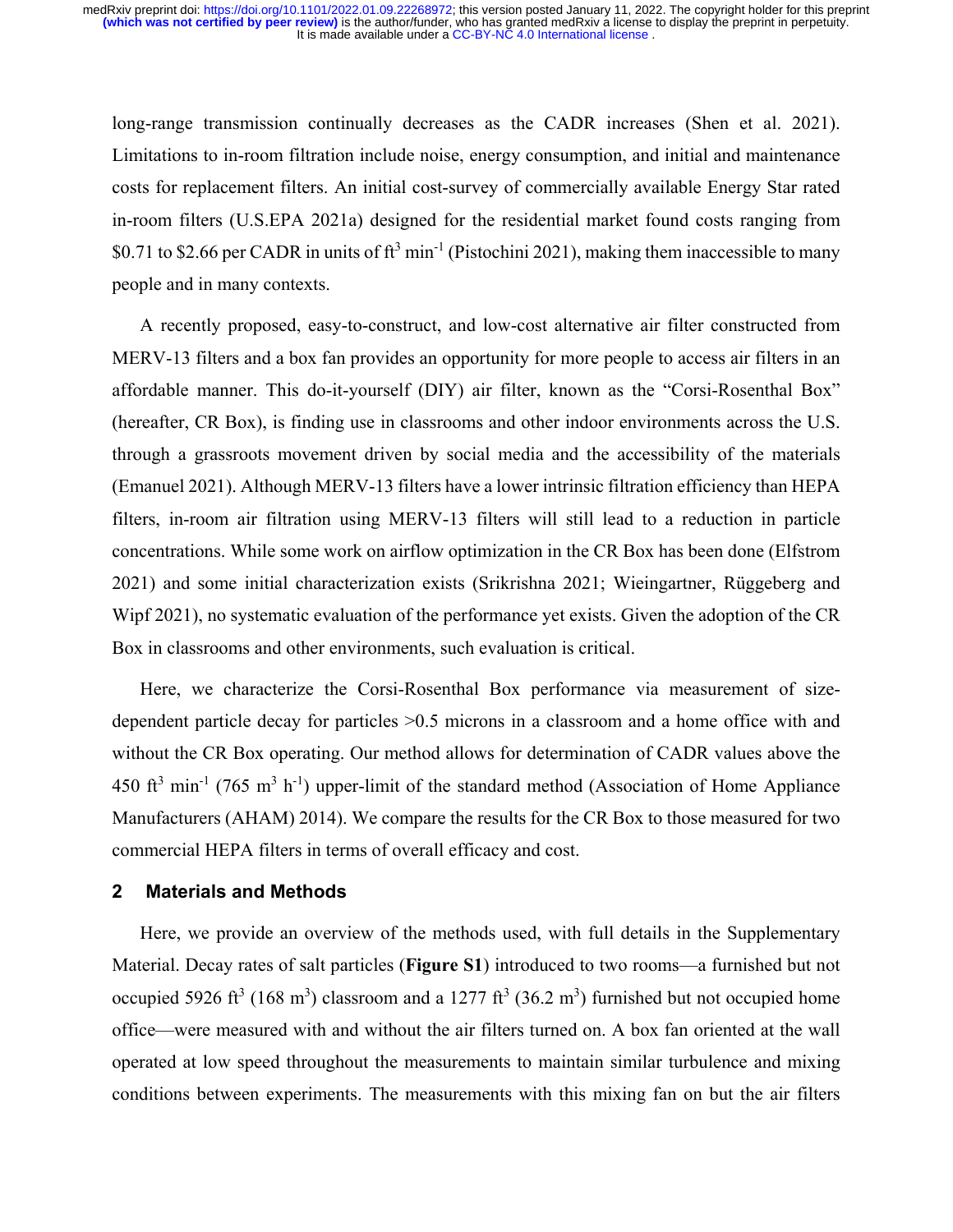turned off provides the baseline ventilation plus particle deposition rate, as these are the primary loss pathways for particles in a room. The measurements with the air filters on additionally include the influence of the filter. The effective air changes per hour (*ACH*) (actual air exchange + particle deposition to indoor surfaces + particle removal by an air cleaner) for each experiment were determined by fitting an exponential decay curve with a y-offset  $(y_0)$  to the particle concentration (*N*p) during the decay period:

$$
N_p = y_0 + A \cdot \exp\left[-\frac{t}{\tau}\right] = y_0 + A \cdot \exp[-ACH \cdot t] \tag{1}
$$

where *t* is the time in hours,  $\tau$  is the decay lifetime in hours, and *A* is the amplitude.

When the air filters are turned on there is additional turbulence induced by the air filter fan that could alter the baseline deposition rate above that with the mixing fan alone. To assess the influence of this added turbulence we conducted experiments using two fans, the mixing fan and an additional box fan set in the location of the air filter. These experiments indicated that the additional turbulence from the air filter fan increased the baseline natural ventilation rate by  $17 \pm$ 11% in the home office but only  $3\% \pm 3\%$  in the classroom (**Figure S2**). The difference results from the classroom having active ventilation and a substantially higher baseline *ACH* compared to the home office (Table S1).

The *ACH* from filtration (*F*), ventilation (*V*), and deposition (*D*) add in series. Therefore, the *ACH* attributable to only the air filters (*ACH*F) is simply the difference between the value measured with the air filter on  $(ACH<sub>F+V+D</sub>)$  and the baseline ACH from room ventilation and particle deposition (*ACH*V+D):

$$
ACH_F = ACH_{F+V+D} - ACH_{V+D} \tag{2}
$$

The *ACH*V+D values used in Eqn. 2 are taken as the values measured with the air filter off and the mixing fan operating, but adjusted upwards by 17% or 3% to account for additional turbulence from the air filter fan. Eqn. 2 can be used to determine the weighted-average *ACH*F across all particle sizes (by fitting to the particle number or mass concentration) or for specific size ranges. The corresponding CADR is:

$$
CADR = V_R \cdot ACH_F \tag{3}
$$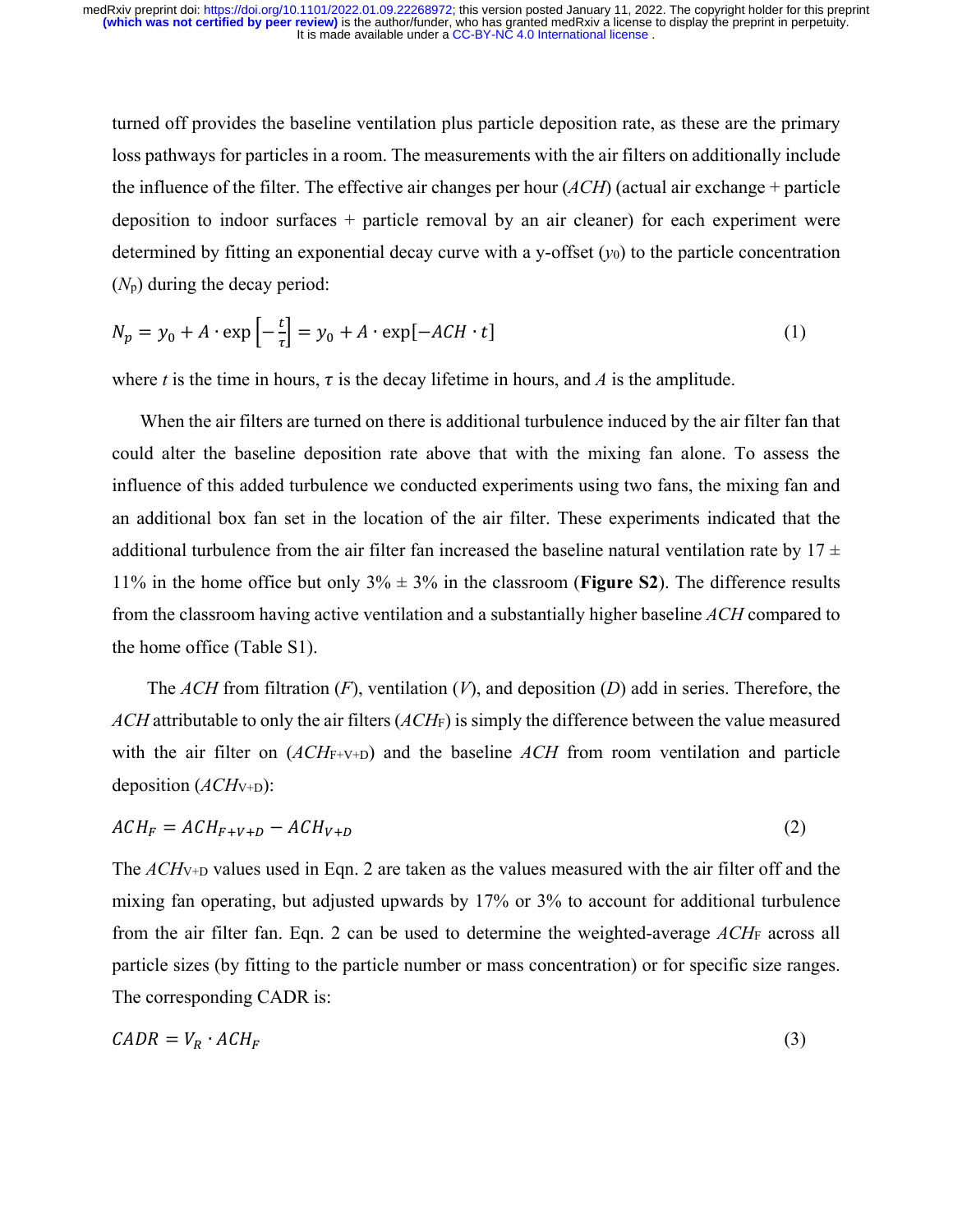where  $V_R$  is the room volume. We use  $ACH_{X,Np}$  and  $CADR_{Np}$  when referring to the value determined from the particle number concentration and *ACH*X,*M*p and *CADRM*p when determined from the mass concentration, and where *X* corresponds to *F*, *V*, or *D* (or combinations thereof).

Particle concentrations and decay rates were measured at 5 s time resolution using an aerodynamic particle sizer (APS; TSI model 3321) and a low-cost sensor (LCS; Plantower PMS 5003). The APS characterizes particles into bins from 0.5-20 microns diameter according to their aerodynamic diameters (*D*pa) and thus allows for determination of size-specific *ACH* values. Sizespecific values are only considered up to  $D_{pa} = 5.425 \mu m$  as above this value the decays are too noisy to allow for robust fitting, owing to the very low concentrations of particles above this size. The APS yields both number and mass concentrations, with the latter determined assuming a particle density of 2 g cm<sup>-3</sup>, consistent with the use of NaCl particles. Note that, unless otherwise stated, results are reported based on the APS measurements. The LCS converts light scattering observations to report size-dependent particle mass and particle number using an unknown algorithm with a nominal lower diameter limit of 0.3 microns. The reported number concentrations observed here exhibit linear decays (after natural log transformation), as expected, whereas the mass concentrations from the LCS exhibit distinctly non-linear decays. We therefore consider only the number concentration data from the LCS.

Three air filters were tested: the Corsi-Rosenthal Box and two commercial HEPA filters. The Corsi-Rosenthal Box was originally proposed by Richard Corsi on Twitter and with Jim Rosenthal making the first prototype (Rosenthal 2020). The CR Box used here is constructed using three 20" x 20" x 2" and two 16" x 20" x 2" MERV-13 filters (Air Handler, LEED/Green Pleated Air Filter, total cost \$34.75) and a 20" box fan (Air King Model 4CH71G, \$23.68). (See **Figure S3** and the Supplemental Material for a full description and discussion of cost). The CR Box here sits on legs that hold it about 4" (10 cm) off the ground and with the fan pointed upwards or sideways. In one variation, we tested the CR Box inverted such that the fan pointed at the floor, sitting about 4" (10 cm) off the floor. An inverted CR Box would potentially be more robust against potential foreign objects being dropped into the fan. One of the HEPA filters (HEPA #1) has a stated tobacco smoke CADR = 300 ft<sup>3</sup> min<sup>-1</sup> (510 m<sup>3</sup> h<sup>-1</sup>) when operated at maximum speed while the other (HEPA #2) has a stated tobacco smoke CADR = 141 ft<sup>3</sup> min<sup>-1</sup> (240 m<sup>3</sup> h<sup>-1</sup>) when operated at maximum speed.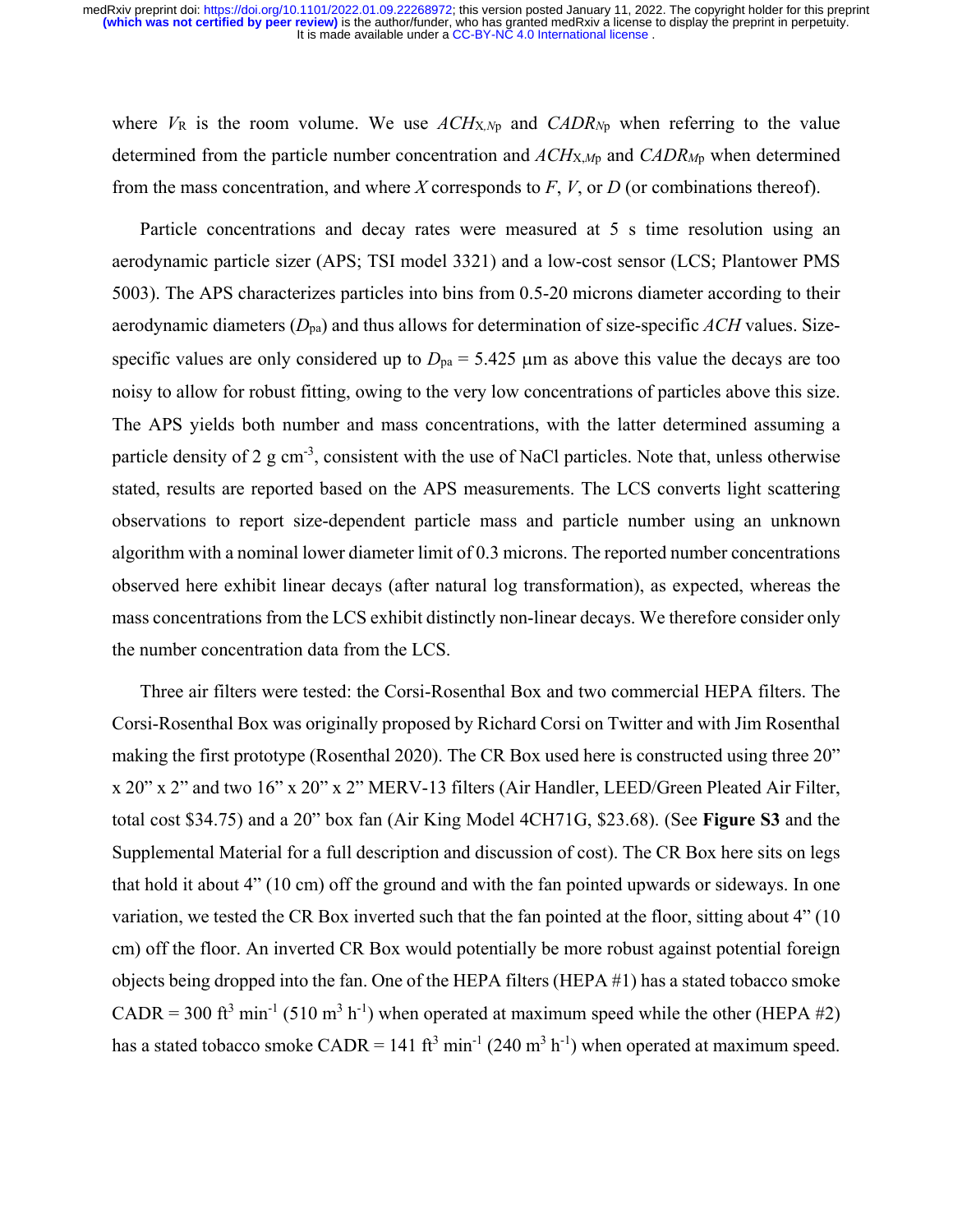The loudness of the air filters and of the box fan alone were measured using a decibel monitor (Extech Instruments HD600) that was situated 5 ft (1.52 m) from the center of the air filters and located perpendicular to the air exhaust. The power use by the air filters was measured using a power logger (Fluke 1735 Power Logger Analyst). Estimates of the fan airflow rate alone and as part of the CR box were estimated from air flow velocity measurements.

# **3 Results and Discussion**

Example particle decays from the APS measurements for the natural room ventilation and with the various filters on are shown in **Figure 1**. The  $ACH_{V+D}$  was  $3.5 \pm 0.2$  hr<sup>-1</sup> (1 $\sigma$ , precisionbased uncertainty) for the unoccupied classroom and the  $ACH_{V+D}$  was  $1.3 \pm 0.1$  h<sup>-1</sup> for the unoccupied home office. **Figure 2** shows the resulting clean air delivery rates for air cleaners that were tested in both the classroom and home office. Replicate CADR values for each air filter exhibited only small variations within each room and across the two rooms, although were generally larger for the measurements made in the classroom. The difference between the *ACH* values with and without the filter on was greater for the smaller home office (**Table S1**). Further, individual *ACH*V+D values were determined for every air filter measurement in the home office but not the classroom (see Methods). Therefore, we take the *CADR* values determined from the home office as generally more reliable and, unless otherwise stated, use them in the discussion that follows.

Generally, the *CADR*<sub>Mp</sub> > *CADR*<sub>Np</sub> with the exception of HEPA #2 (**Table S1**). For HEPA #1 the *CADR*<sub>Np</sub> = 322  $\pm$  44 ft<sup>3</sup> min<sup>-1</sup> (547  $\pm$  75 m<sup>3</sup> h<sup>-1</sup>) for the classroom and 285  $\pm$  2 ft<sup>3</sup> min<sup>-1</sup> (484  $\pm$  $3.4 \text{ m}^3 \text{ h}^{-1}$ ) for the home office, both in very good agreement with the manufacturer's specification of 300 ft<sup>3</sup> min<sup>-1</sup> (510 m<sup>3</sup> h<sup>-1</sup>). For HEPA #2 the *CADR*<sub>Np</sub> = 113 ± 24 ft<sup>3</sup> min<sup>-1</sup> (192 ± 41 m<sup>3</sup> h<sup>-1</sup>) for the classroom and  $CADR_{\text{Np}} = 129 \pm 8 \text{ ft}^3 \text{ min}^{-1} (219 \pm 14 \text{ m}^3 \text{ h}^{-1})$  for the home office, also in very good agreement with the manufacturer's specification of 141 ft<sup>3</sup> min<sup>-1</sup> (240 m<sup>3</sup> h<sup>-1</sup>). The good agreement between the measured *CADR*<sub>Np</sub> and the manufacturer's specifications provides a validation of the method.

The *CADR*<sub>Np</sub> for the Corsi-Rosenthal Box increases reasonably linearly with fan speed (**Figure S4**), from  $600 \pm 27$  ft<sup>3</sup> min<sup>-1</sup> (1020  $\pm$  46 m<sup>3</sup> h<sup>-1</sup>) at low speed to  $852 \pm 50$  ft<sup>3</sup> min<sup>-1</sup> (1450  $\pm$ 85 m<sup>3</sup> h<sup>-1</sup>) at high speed, as measured for the home office, and from  $615 \pm 36$  ft<sup>3</sup> min<sup>-1</sup> (1045  $\pm$  61)  $\text{m}^3$  h<sup>-1</sup>) to 823 ft<sup>3</sup> min<sup>-1</sup> (1400 m<sup>3</sup> h<sup>-1</sup>) for the classroom. A linear fit with zero intercept to the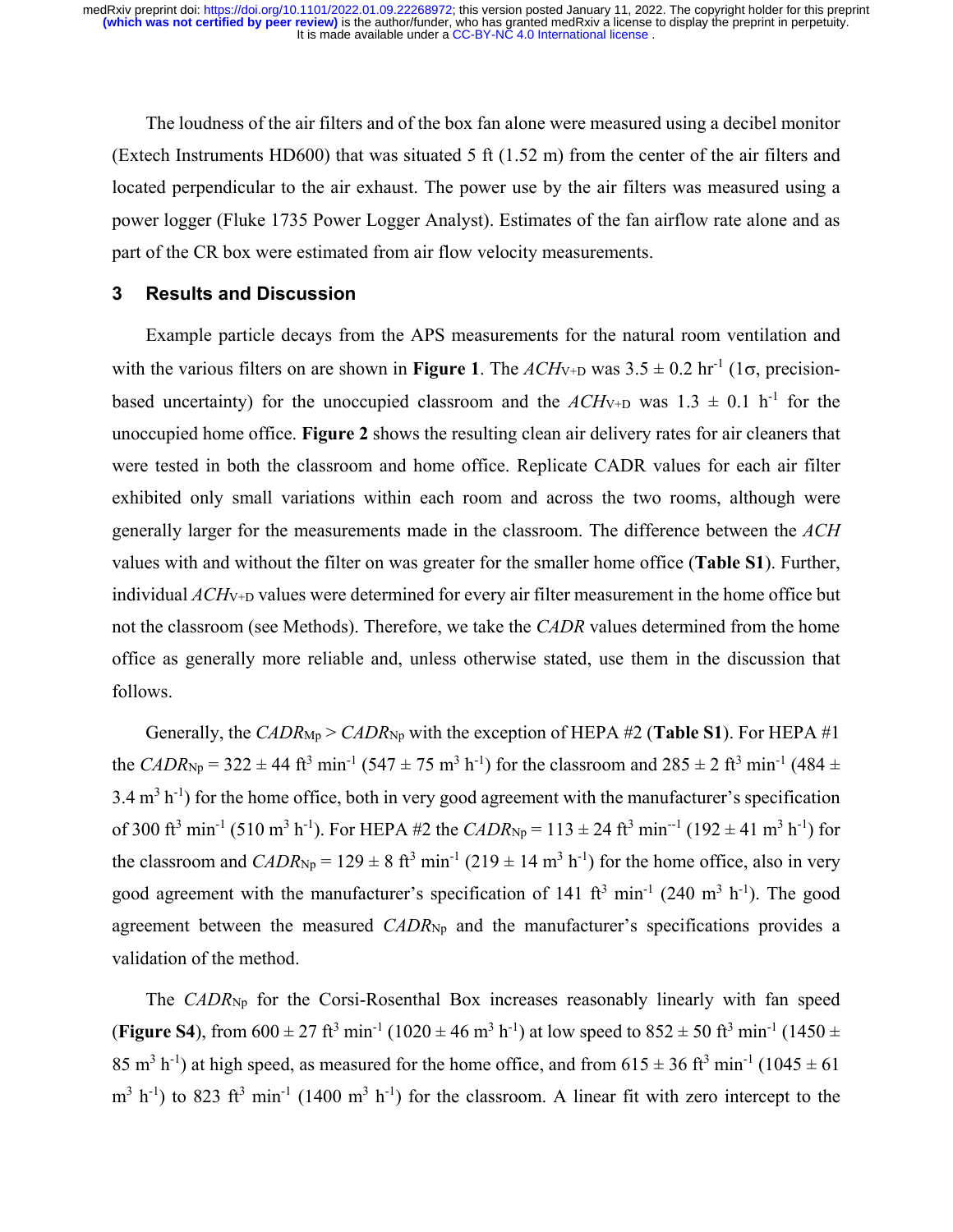*CADR*Np for the home office versus the fan total airflow rate estimates for the box fan at the three speeds indicates an effective filter efficiency of 41-58%, with the range indicating uncertainty in the CR Box airflow rates (see Supplementary Material; **Figure S4**). The air velocity measurements with the filters added indicated a 12% reduction in flow with a pressure drop of 6.4 Pa. Accounting for this flow reduction increases the effective filter efficiency to 47-67%.

The size-dependent efficiency curves for the Air Handler MERV 13 filters indicates a minimum filtration efficiency  $(\eta_f)$  of ~55% for 0.35 micron diameter particles  $(D_n)$ , which increases to ~85% for 0.75 micron diameter particles and to ~90% for 1 micron dimeter particles (Air Handler via Grainger: 2022). Multiplying the observed particle size distribution by  $1 - \eta_f(D_p)$ and comparing with the original particle size distribution indicates an expected size-averaged filtration efficiency of about 87% by number and 93% by mass, larger than observed. This difference may result from a much lower air velocity across the five parallel filters in this study  $(<148 \text{ ft min}^{-1} = 1.07 \text{ m s}^{-1})$  relative to those typically used for HVAC filter testing to determine MERV ratings (492 ft min<sup>-1</sup> = 2.5 m s<sup>-1</sup>) (ASHRAE 2017). For MERV-13 filters, inertial impaction and interception are the dominant loss mechanisms for the size range of particles considered here (Flagan 1988). For these mechanisms, the single-fiber collection efficiency for fibers in a filter bed increases with the Stokes number, and therefore face velocity, and depends on the particle-tofiber diameter ratio and fiber packing density. The Stokes number for a 1 micron diameter particle having a density of 1 g cm<sup>-1</sup> encountering a 5 micron diameter fiber, fairly typical of modern filters (Kowalski and Bahnfelth 2002; Kowalski, Bahnfelth and Whittam 1999), at a face velocity of 492 ft min<sup>-1</sup> (2.5 m s<sup>-1</sup>) equals 3.58, which is in the range over which the single-fiber filtration efficiency is particularly sensitive to changes in velocity (Flagan 1988). As such, a lower face velocity should mean lower removal efficiency due to the lessened effect of inertial impaction and interception. Alternatively, the reduced filtration efficiency measured in the experiment could also be attributed to leaks around the filter media, although the filter assembly was taped and visually inspected to seal any openings and thus we suspect that leaks play a minor role.

Size-dependent *ACH* and *CADR* values are determined by fitting decay curves to each particle size bin from the APS. The *ACH* for the natural room decay periods increase substantially with particle size (**Figure 3a**), likely due to higher particle deposition rates to indoor materials at larger aerodynamic diameters (Hussein and Kulmala 2008). The *ACH* for the air filters also increase with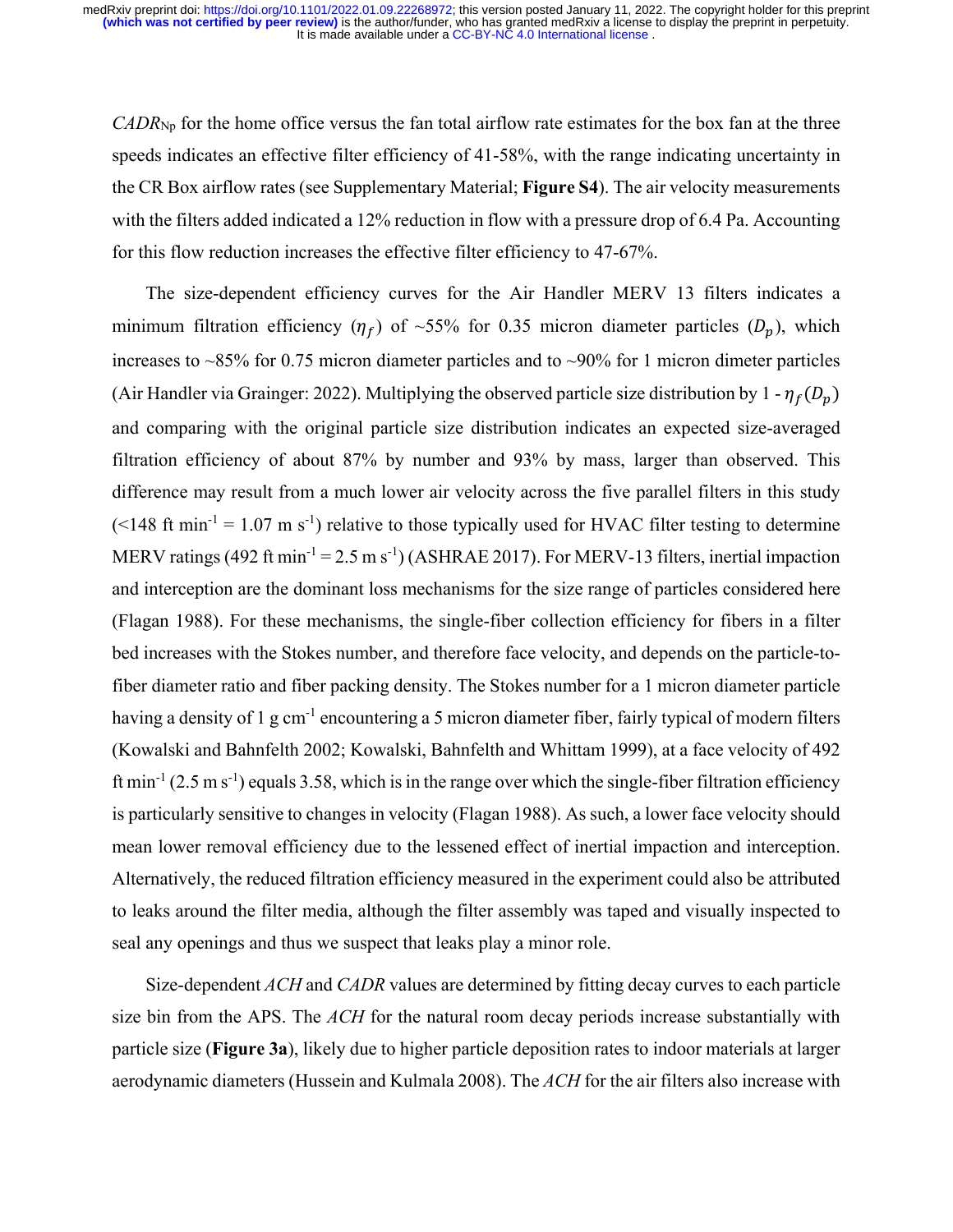particle size, but to a lesser extent than the natural room decay (**Figure 3a**). Consequently, the *CADR* for the air filters, which derive from the difference between the filter on and natural room decay *ACH* values, exhibit a weaker dependence on particle size compared to the *ACH* (**Figure 3b**). The *CADR* for the CR Box vary only weakly with particle size for all speeds and are relatively constant from about 0.7 to 2.5 microns (**Figure 3b**), which is somewhat unexpected given the MERV-13 filter efficiency should increase sharply above 700 nm to about 1 micron, above which it should be constant and near unity. It is possible that the low face velocities on the filters relative to standard test conditions (ASHRAE 2017) led to atypical size dependence. Alternatively, additional turbulence from the filter exhaust air could have altered the particle deposition rates in the room from the baseline measurements leading to a flatter than expected size dependence, although the measurements with the added fan in place of the CR box suggest this had negligible influence. Notably, comparison of the size-specific *CADR* for particles with  $D_{p,a} > 1$  µm to the specified fan speeds indicates an  $\eta_f$  much less than unity, even after accounting for the 12% reduction in flow owing to filter resistance. The reason for this apparent lower than expected  $\eta_f$ for the CR Box is unclear.

The CADR values for the Corsi-Rosenthal Box substantially exceed those of the particular commercial HEPA filters used here (Figure 2a). For further comparison, no U.S. Energy Star certified air cleaners have CADR values (for either tobacco smoke, dust, or pollen) matching the CADR value for the CR Box even on low speed (**Figure S5**). Consideration of the cost-per-unitair-cleaned for the low-speed CR Box  $(\textless 0.072/(ft^3 \text{ min}^{-1}))$  and for the two HEPA filters  $($ >\$0.7/(ft<sup>3</sup> min<sup>-1</sup>)) demonstrates that the DIY air filter is approximately one-tenth the initial cost of a commercially available HEPA filter per unit of air cleaned (**Figure 2**).

The CR Box loudness varied from 58 dB (low speed) to 67 dB (high speed) (**Figure 2**; **Table S1**). The low speed loudness is similar to that measured for HEPA #1 (59 dB) but higher than that for HEPA #2 (54 dB). For reference, a modern refrigerator has a noise rating of about 50 dB and a LEED certified vacuum must be <70 dB. To attain a CADR equivalent to the CR Box on low speed would require about two HEPA #1 units and 4 HEPA #2 units, which would yield 62 dB and 60 dB, respectively. The power draw for the CR Box varied from 67 W (low speed) to 98 W (high speed) and was 89 W for HEPA #1 and 43 W for HEPA #2, corresponding to 8.9 and 8.7  $\text{ft}^3$ min<sup>-1</sup>.W<sup>-1</sup> (15.1 and 14.8 m<sup>3</sup> h<sup>-1</sup>.W<sup>-1</sup>) for the CR Box and 3.2 and 3.0 ft<sup>3</sup> min<sup>-1</sup>.W<sup>-1</sup> (5.4 and 5.1 m<sup>3</sup>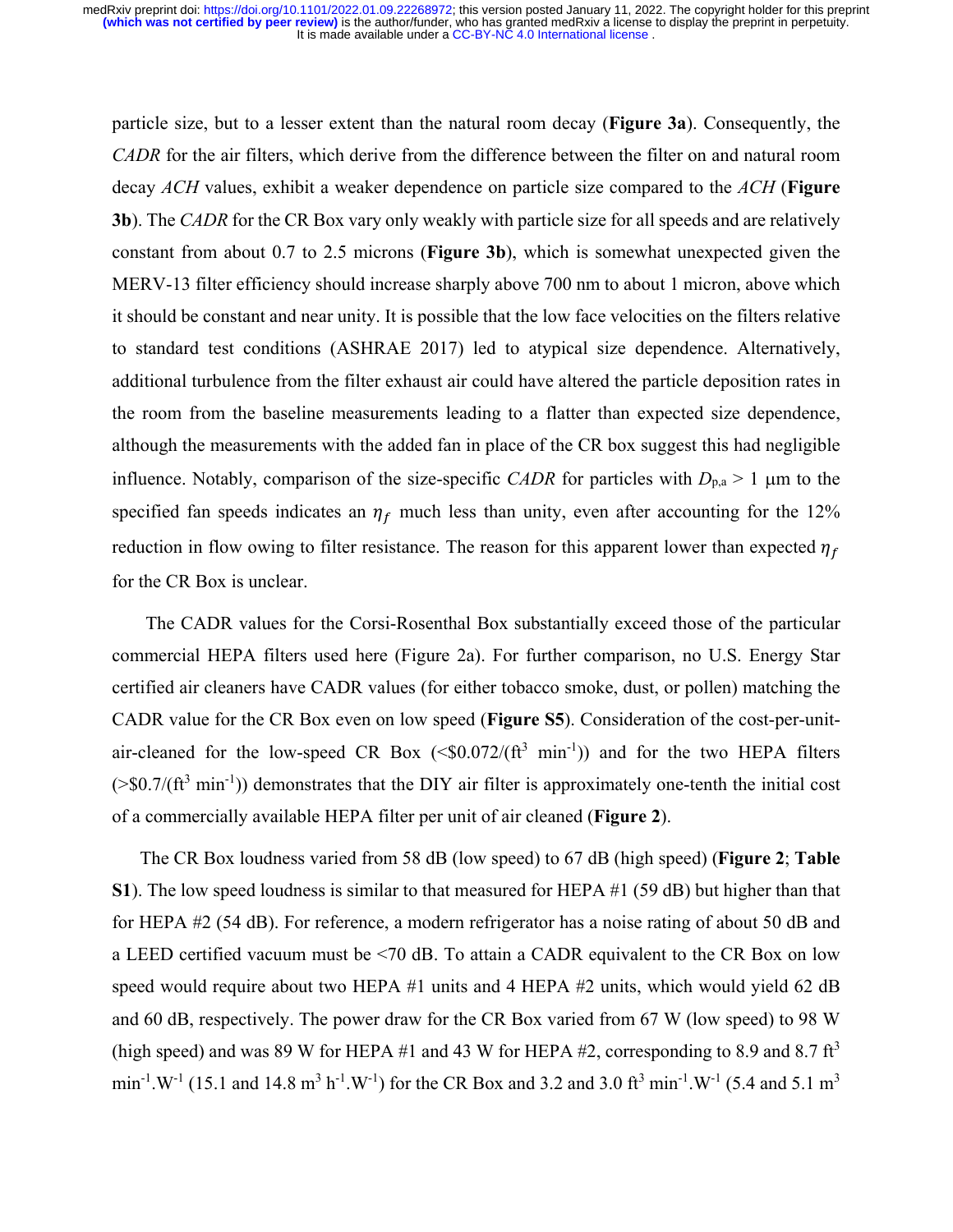$h^{-1}$ .W<sup>-1</sup>) for the HEPA filters. For comparison, the most efficient category of U.S. Energy Star certified portable air cleaners must have an efficiency equal or greater than 2.9 ft<sup>3</sup> min<sup>-1</sup>.W<sup>-1</sup> (4.9)  $m<sup>3</sup>$  h<sup>-1</sup>.W<sup>-1</sup>, meaning the CR Box is three times more efficient than the Energy Star standard (U.S.EPA 2021b).

The *CADR* values for the inverted CR Box were all suppressed relative to the standard CR Box orientation (with the fan pointed upwards; **Table S2**). For example, in the inverted orientation the  $CADR_{Np} = 481 \text{ ft}^3 \text{ min}^{-1} (817 \text{ m}^3 \text{ h}^{-1})$  on the low setting, compared to ~600 ft<sup>3</sup> min<sup>-1</sup> (1019 m<sup>3</sup> h<sup>-1</sup>) in the standard orientation. This difference likely resulted from one or both of (i) short circuiting of the airflow wherein clean air exhausted by the fan is preferentially entrained into CR Box filters rather than being dispersed into the broader room, or (ii) increased shear forces that resuspended particles previously deposited on the floor and increase particle number concentrations in air. Therefore, we suggest that orienting a CR Box (or likely any air filter) such that the fan exhaust is towards the floor be avoided.

The CADR measurements made with the low-cost sensor yield generally similar results to those made with the APS (**Figure S6**), with the *CADR*<sub>Np</sub> increasing with fan speed for the CR Box and with values for the HEPA filters similar to the manufacturer's specification. However, the specific *CADR*Np depended on which reported particle size regime was used for the fitting. The values determined for the  $N_{p,>1.0}$  bin generally agreed best with the  $CADR_{Np}$  from the APS, while the  $N_{p,>0.3}$  and  $N_{p,>0.5}$  values were generally smaller and the  $N_{p,>2.5}$  and  $N_{p,>5.0}$  values were larger. Without further knowledge of the algorithm behind the low-cost sensor data processing we cannot establish the origin of this apparent size dependence or why the  $N_{p, \geq 1.0}$  bin yields the most similar values. Nonetheless, our results suggest that the use of low-cost sensors can yield a reasonable measure of the relative *CADR* values between air filters and a reasonable estimate of the absolute *CADR* values, and thus a means by which those without access to expensive instrumentation can determine the efficacy of DIY air filters.

#### **4 Summary**

We have measured the filtration efficiency for particles  $>0.5$  microns of a DIY, open-source air filtration system, the Corsi-Rosenthal Box, comprised of a box fan and MERV-13 filters. At the lowest speed the clean air delivery rate is  $>600$  ft<sup>3</sup> min<sup>-1</sup> (1019 m<sup>3</sup> h<sup>-1</sup>), demonstrating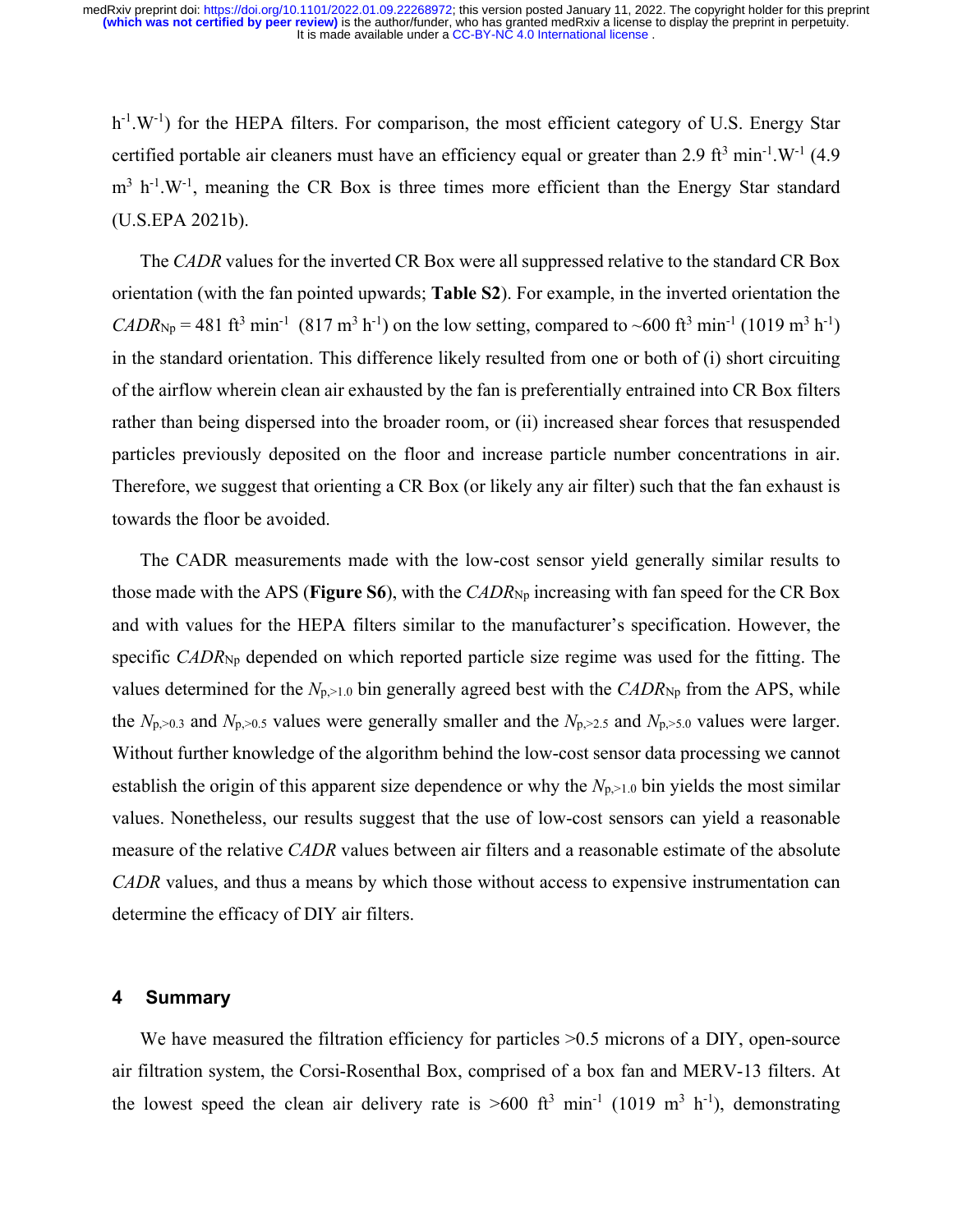exceptional performance relative to most commercially available air filters. The CADR increases with fan speed, with the highest value about  $850 \text{ ft}^3 \text{ min}^{-1}$  (1444 m<sup>3</sup> h<sup>-1</sup>). However, the filter noise level also increases with fan speed, from 58 dB at low speed to 67 dB at high speed. The CR Box is cost efficient, with a cost-normalized CADR of  $\langle 0.072/(ft^3 \text{ min}^{-1})$ . Future efforts to improve and characterize the CR Box might focus on decreasing the CR Box noise level without compromising filtration performance or characterizing different CR Box designs that use different fans and filters or different numbers of filters.

# **5 Acknowledgements**

The authors greatly appreciate the contributions from students in ECI/ATM 149 at UC Davis, who performed some preliminary experiments as part of a lab activity. Jim Rosenthal is thanked for constructing and promoting the first Corsi-Rosenthal box. **Author contributions:**. RDP, MNK, TP, and CDC made measurements; RDP and CDC analyzed data; all authors interpreted results; RC designed the DIY air filter; CDC and RDP led the writing with contributions from all authors. **Competing interests:** The authors declare no competing interests. **Data and materials availability:** All data needed to evaluate the conclusions in the paper are present in the paper and/or the supplementary materials.

#### **6 Funding**

N/A

#### **7 References**

- Air Handler via Grainger: (2022), Green pleat merv 13, https://www.grainger.com/ec/pdf/Air-Handler-Green-Pleat-Merv-13-Air-Filters-Guide.pdf, Accessed: 2 January 2022.
- Alavy, M. and J. A. Siegel. 2020. In-situ effectiveness of residential hvac filters. *Indoor Air* 30:156-166. doi: 10.1111/ina.12617.
- Allen, R. W., C. Carlsten, B. Karlen, S. Leckie, S. van Eeden, S. Vedal, I. Wong, M. Brauer. 2011. An air filter intervention study of endothelial function among healthy adults in a woodsmoke-impacted community. *American Journal of Respiratory and Critical Care Medicine* 183:1222-1230. doi: 10.1164/rccm.201010-1572OC.
- ASHRAE. 2017. Standard 52.2: Method of testing general ventilation air-cleaning devices for removal efficiency by particle size. Atlanta, GA.
- Association of Home Appliance Manufacturers (AHAM). 2014. Ansi/aham ac-1: Method for measuring the performance of portable household electric room air cleaners. Washington, DC.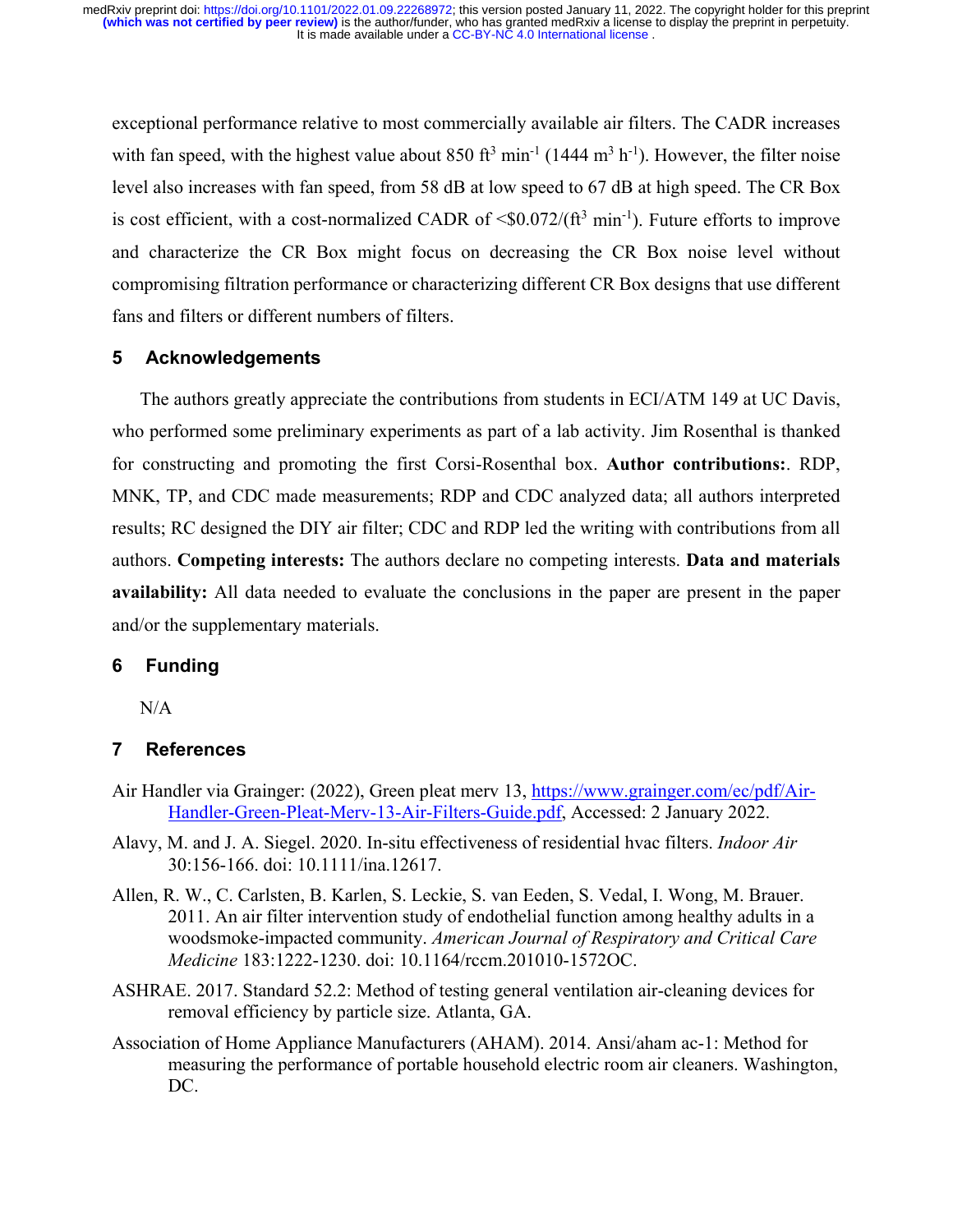- Cox, J., K. Isiugo, P. Ryan, S. A. Grinshpun, M. Yermakov, C. Desmond, R. Jandarov, S. Vesper, J. Ross, S. Chillrud, K. Dannemiller, T. Reponen. 2018. Effectiveness of a portable air cleaner in removing aerosol particles in homes close to highways. *Indoor Air* 28:818-827. doi: 10.1111/ina.12502.
- Curtius, J., M. Granzin, J. Schrod. 2021. Testing mobile air purifiers in a school classroom: Reducing the airborne transmission risk for sars-cov-2. *Aerosol Science and Technology* 55:586-599. doi: 10.1080/02786826.2021.1877257.
- Elfstrom, D. (2021), by @DavidElfstrom, Title, Posted on: 15 August 2021, https://twitter.com/DavidElfstrom/status/1427112878616817669.
- Emanuel, G. (2021), Does your kid's classroom need an air purifier? Here's how you can make one yourself, NPR, Published on: 26 August 2021, https://www.npr.org/sections/back-toschool-live-updates/2021/08/26/1031018250/does-your-kids-classroom-need-an-airpurifier-heres-how-you-can-make-one-yoursel.
- Flagan, R. C. 1988. *Fundamentals of air pollution engineering*. Englewood Cliffs, N.J.: Prentice-Hall.
- Hussein, T. and M. Kulmala. 2008. Indoor aerosol modeling: Basic principles and practical applications. *Water, Air, & Soil Pollution: Focus* 8:23-34. doi: 10.1007/s11267-007- 9134-x.
- Kelly, F. J. and J. C. Fussell. 2019. Improving indoor air quality, health and performance within environments where people live, travel, learn and work. *Atmospheric Environment* 200:90-109. doi: 10.1016/j.atmosenv.2018.11.058.
- Kowalski, W. J. and W. P. Bahnfelth (2002), Merv filter models for aerobiological applications, https://www.nafahq.org/merv-filter-models/, Accessed: 2 January 2022.
- Kowalski, W. J., W. P. Bahnfelth, T. S. Whittam. 1999. Filtration of airborne microorganisms: Modeling and prediction. *ASHRAE Transactions: Research* 105:4-17. doi.
- Liu, D. T., K. M. Phillips, M. M. Speth, G. Besser, C. A. Mueller, A. R. Sedaghat. 2021. Portable hepa purifiers to eliminate airborne sars-cov-2: A systematic review. *Otolaryngol. Head Neck Surg.*:8. doi: 10.1177/01945998211022636.
- Luo, J. Y., L. L. Ou, J. Ma, X. Y. Lin, L. M. Fan, H. C. Liu, B. Q. Sun. 2021. Efficacy of air purifier therapy for patients with allergic asthma. *Allergol. Immunopath.* 49:16-24. doi: 10.15586/aei.v49i5.146.
- McNamara, M. L., J. Thornburg, E. O. Semmens, T. J. Ward, C. W. Noonan. 2017. Reducing indoor air pollutants with air filtration units in wood stove homes. *Science of the Total Environment* 592:488-494. doi: 10.1016/j.scitotenv.2017.03.111.
- MillerLeiden, S., C. Lobascio, W. W. Nazaroff, J. M. Macher. 1996. Effectiveness of in-room air filtration and dilution ventilation for tuberculosis infection control. *Journal of the Air & Waste Management Association* 46:869-882. doi: 10.1080/10473289.1996.10467523.
- Pistochini, T. (2021), Considerations for use and selection of portable air cleaners for classrooms, *Rep.*, 3 pp, Western Cooling Efficiency Center, University of California, Davis, https://ucdavis.app.box.com/s/81yd5wsylxsc8oi2vtgf569vorph3tfk.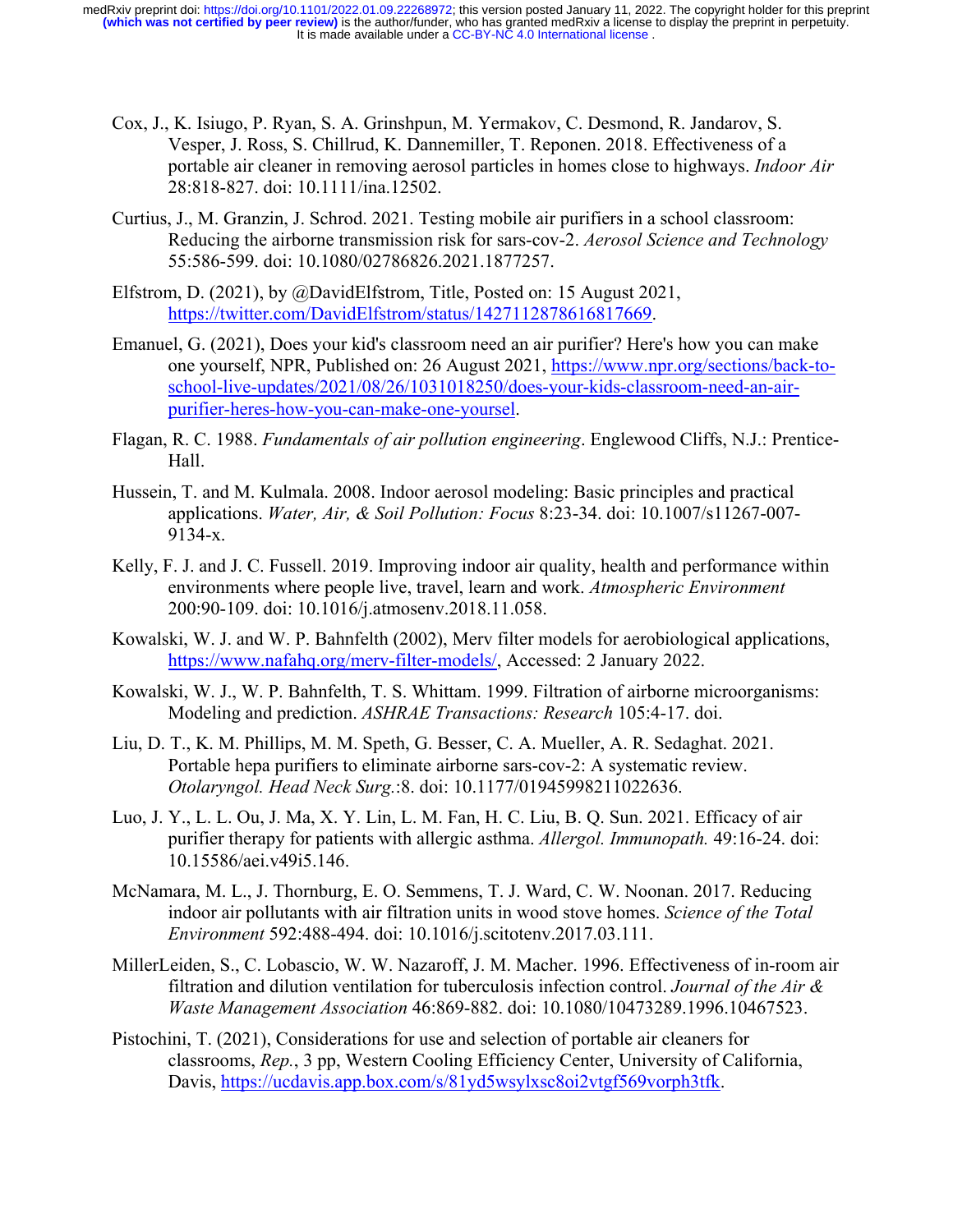- Rosenthal, J. (2020), A variation on the "box fan with merv 13 filter" air cleaner, https://www.texairfilters.com/a-variation-on-the-box-fan-with-merv-13-filter-air-cleaner/, Accessed: 2 January 2022.
- Shaughnessy, R. J. and R. G. Sextro. 2006. What is an effective portable air cleaning device? A review. *Journal of Occupational and Environmental Hygiene* 3:169-181. doi: 10.1080/15459620600580129.
- Shen, J. L., M. Kong, B. Dong, M. J. Birnkrant, J. S. Zhang. 2021. Airborne transmission of sarscov-2 in indoor environments: A comprehensive review. *Sci. Technol. Built Environ.* 27:1331-1367. doi: 10.1080/23744731.2021.1977693.
- Srikrishna, D. 2021. Price-performance comparison of hepa air purifiers and lower-cost merv 13/14 filters with box fans for filtering out sars-cov-2 and other particulate aerosols in indoor community settings. *preprint on medRxiv*. doi: 10.1101/2021.12.04.21267300.
- Taber, C. and M. Ivanovich. 2018. New federal regulations for ceiling fans. *ASHRAE Journal* 60:42-46. doi.
- U.S.EPA (2021a), Energy star certified air purifiers (cleaners), https://www.energystar.gov/productfinder/product/certified-room-air-cleaners/results, Accessed: 29 December 2021.
- U.S.EPA (2021b), Energy star product specifications for room air cleaners: Eligibility criteria version 2.0, https://www.energystar.gov/sites/default/files/ENERGY%20STAR%20Version%202.0% 20Final%20Room%20Air%20Cleaners%20Program%20Requirements\_0.pdf, Accessed: 29 December 2021.
- Wieingartner, E., T. Rüggeberg, M. Wipf (2021), Measurement of the filtration performance of diy air cleaners (cadr values) for aerosol particles with diameters smaller than 1 micrometer., *Rep.*, 13 pp, University of Applied Sciences Northwestern Switzerland, https://makehumantechnology.org/wpcontent/uploads/2021/10/Messbericht\_DIY\_Air\_Cleaner\_2021-10-8-EN.pdf.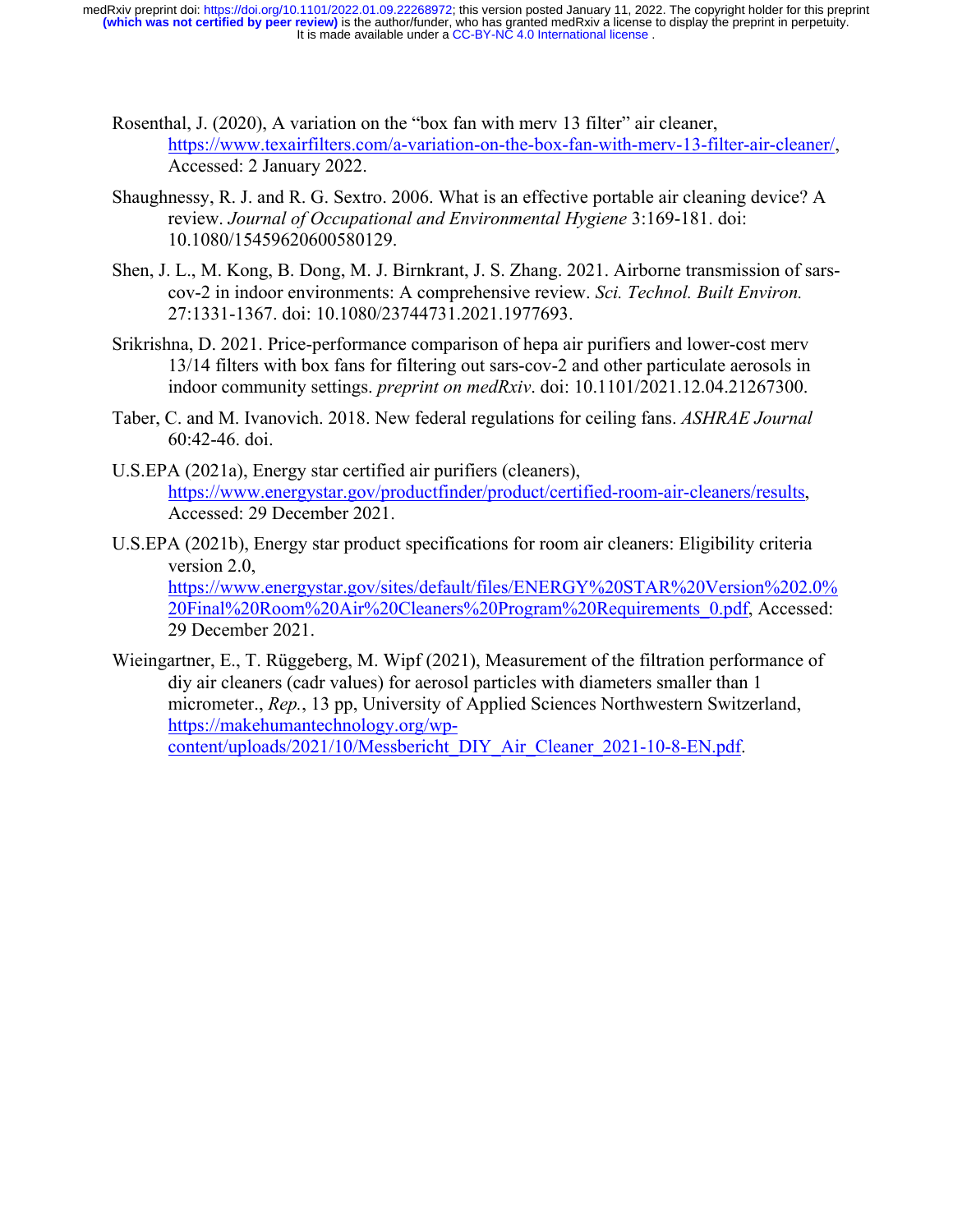# **8 Figures & Captions**



Figure 1. Example particle number decays measured in the home office for the natural ventilation + particle deposition (at  $t < 0$ ) and with the air filters on  $(t > 0)$ . Particle concentrations have been normalized to unity at  $t = 0$ .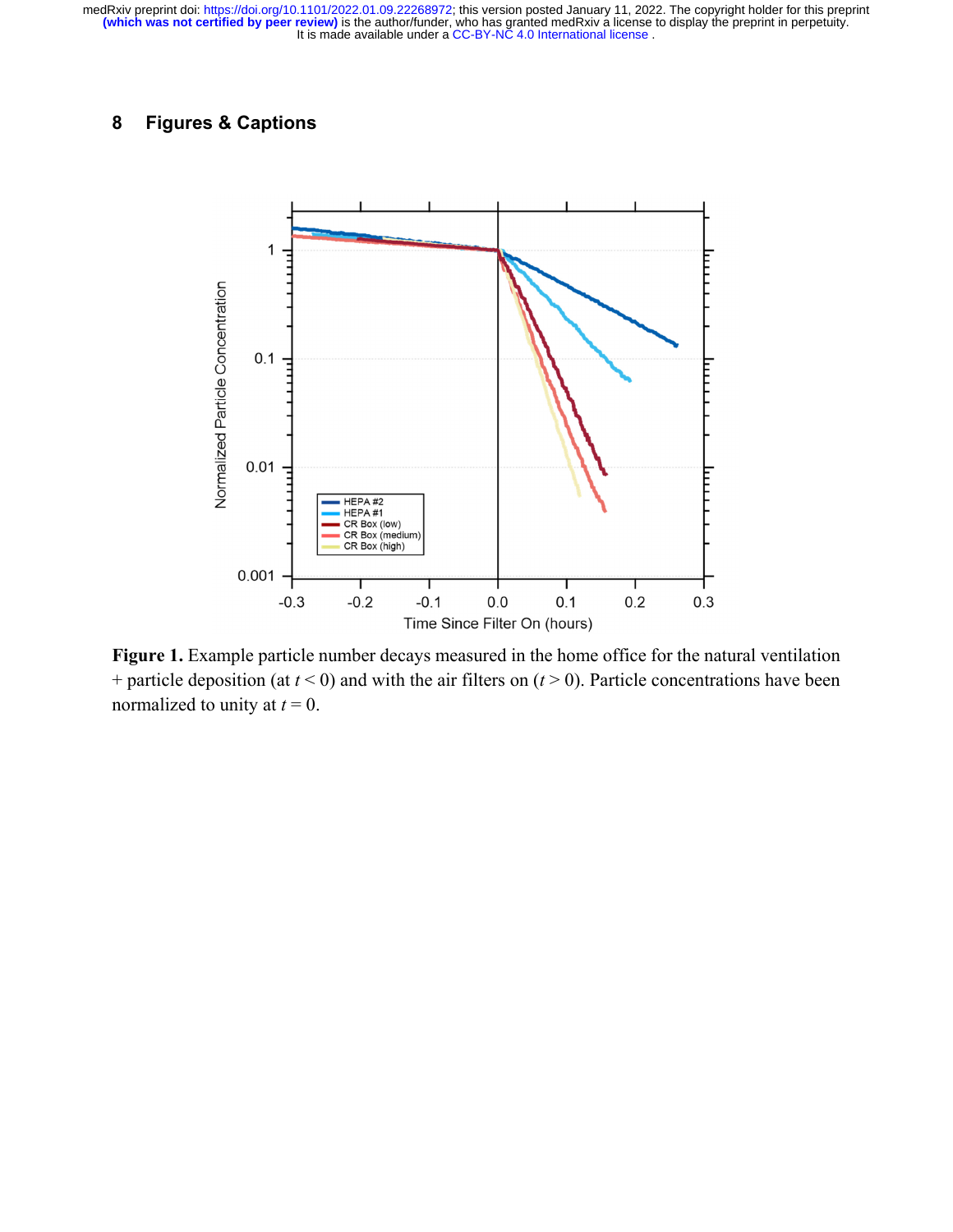It is made available under a CC-BY-NC 4.0 International license. **(which was not certified by peer review)** is the author/funder, who has granted medRxiv a license to display the preprint in perpetuity. medRxiv preprint doi: [https://doi.org/10.1101/2022.01.09.22268972;](https://doi.org/10.1101/2022.01.09.22268972) this version posted January 11, 2022. The copyright holder for this preprint



Figure 2. (left axis) The number-weighted clean air delivery rate for the various air filters (left axis, bars) as measured in the home office (left hash marks) and classroom (right hash marks) . (right axis) The price normalized CADR (black circles), sound level (dark gray triangles), and power (light gray squares).